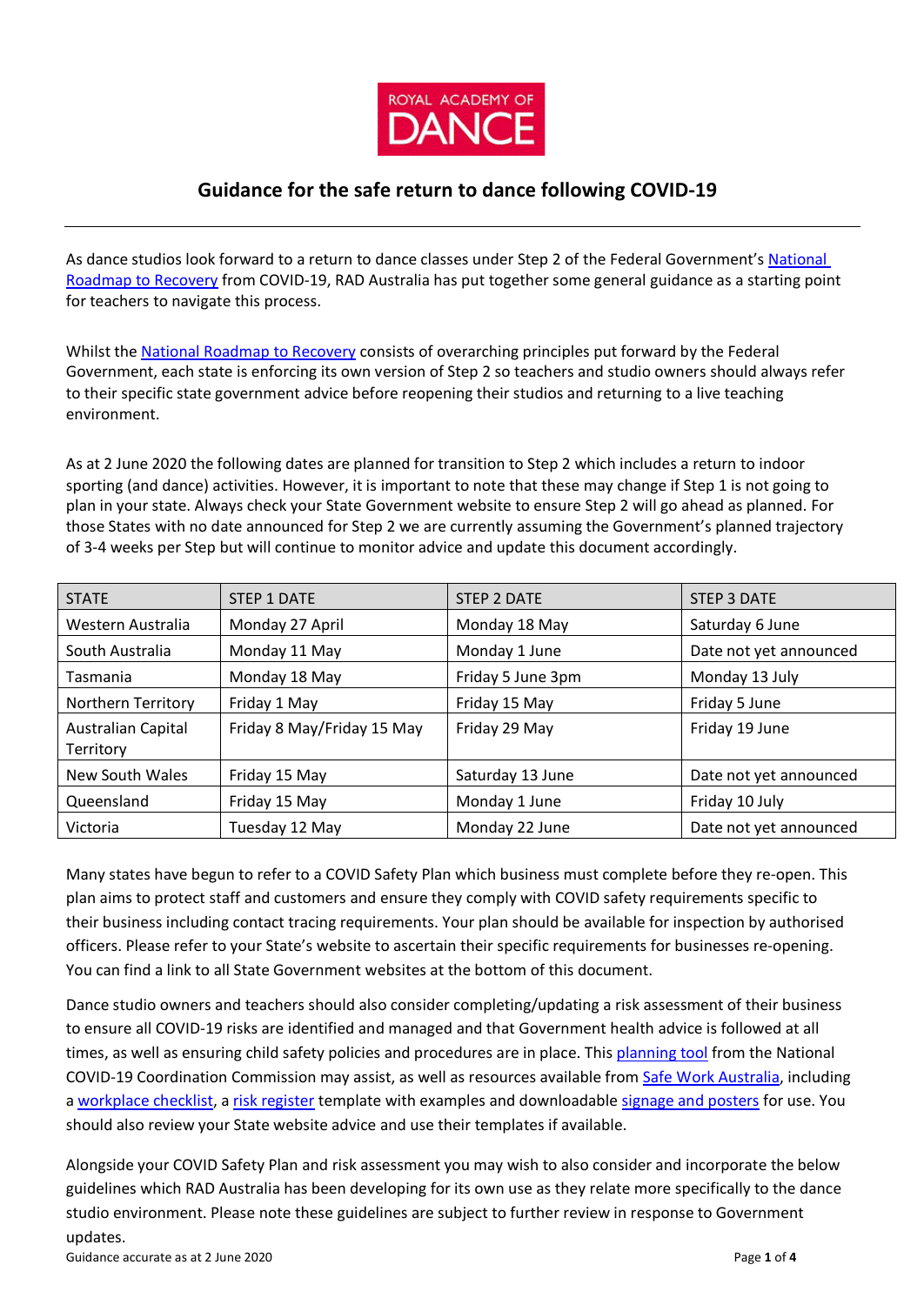# **Class participation and management**

Upon return to studio in accordance with Step 2 of the Federal [National Roadmap to Recovery,](https://www.pm.gov.au/sites/default/files/files/covid-safe-australia-roadmap.pdf) dance classes should begin with good hygiene, social distancing and the 4 square metre rule in place. This means that there must be adequate space for 4 square metres per person not including teachers. South Australia and New South Wales have stated a maximum of 10 participants per class with up to 80 or 100 per venue respectively. Businesses should complete a COVID-Safe plan and have it for inspection. Western Australia has now stated it will allow dance studios to open as long as there is 2 metres of floor space in each venue for each person, up to a maximum of 100 patrons per undivided space from Phase 3 commencing Saturday 6 June.

If you operate classes in a community centre, church hall or similar, you should contact the venue management and check their guidelines for external hirers but note that whilst these venues may be open in Step 1, indoor sporting and dance activities cannot resume until Step 2.

Alongside Federal Government advice we urge you to refer also to your State guidelines to see any potential variations to the national standards. In support of these guidelines we have developed some dance specific steps which you may wish to consider putting in place:

# **PREPARING TO RETURN**

- Consider your timetable carefully as student numbers will be capped. If you choose to live stream during a class you are teaching with students in attendance, ensure you have the correct student media permissions in place before broadcasting.
- Plan your class to allow more time for students to demonstrate exercises in smaller groups to minimise proximity.
- Consider and adapt your class plans to factor in the impact of lockdown and isolation mentally and physically on your students e.g allow more time for explanations and instructions, slowly rebuild technique
- Communicate with your students clearly demonstrating all the actions you have taken and measures you have in place to allay any fears or concerns about returning to the studio.
- Studio owners and teachers must ensure students are aware of the following through instruction and relevant signage:
	- o Encourage regular hand washing and use of hand sanitiser. Hand sanitiser used pre and post class for all participants including teachers.
	- o Ensure coughs and sneezes are covered by a tissue or a flexed elbow; tissues should be disposed of in a closed bin and hands sanitised following sneezing/coughing.
	- $\circ$  Do not share water bottles and all unclaimed water bottles will be disposed of.
	- o To speak up if a student or faculty member is feeling unwell.
- Class start times should be staggered and more time scheduled between classes to allow for cleaning and exit of students before others enter.
- Clear drop off and collection procedures should be put in place and communicated parents/guardians should be required to drop students at the entrance to a building and not enter premises. Students should be directed not to arrive early and to wait outside until cleaning has been completed and instruction has been given to enter. Students should be returned following the class to the entrance of the building for collection whilst ensuring Child Safety policies and procedures are in place.
- A management plan should be devised with clear policies and protocols for if a student becomes ill or shows signs of illness during class.
- Keep a record of all teachers, students and staff in the building for the purposes of identifying close contact with infected persons in the event of an outbreak of COVID-19.
- Staff should undertake training to ensure cleaning, class participation and management and record keeping protocols are in place at all times. You may choose for relevant staff to undertake the COVID-19 Infection control training - [https://www.health.gov.au/resources/apps-and-tools/covid-19-infection](https://aus01.safelinks.protection.outlook.com/?url=https%3A%2F%2Fwww.health.gov.au%2Fresources%2Fapps-and-tools%2Fcovid-19-infection-control-training&data=02%7C01%7Cralphc%40solutionsie.com.au%7Cd6d79776216c44ec796108d7d517d635%7Cd0091021183a4c7a853f4b5a48cafc50%7C0%7C0%7C637212170733563434&sdata=syGki4%2F%2FhStRdfhWQ54KmXjKB0Ni61FJwRGZ7N9BxtU%3D&reserved=0)[control-training](https://aus01.safelinks.protection.outlook.com/?url=https%3A%2F%2Fwww.health.gov.au%2Fresources%2Fapps-and-tools%2Fcovid-19-infection-control-training&data=02%7C01%7Cralphc%40solutionsie.com.au%7Cd6d79776216c44ec796108d7d517d635%7Cd0091021183a4c7a853f4b5a48cafc50%7C0%7C0%7C637212170733563434&sdata=syGki4%2F%2FhStRdfhWQ54KmXjKB0Ni61FJwRGZ7N9BxtU%3D&reserved=0)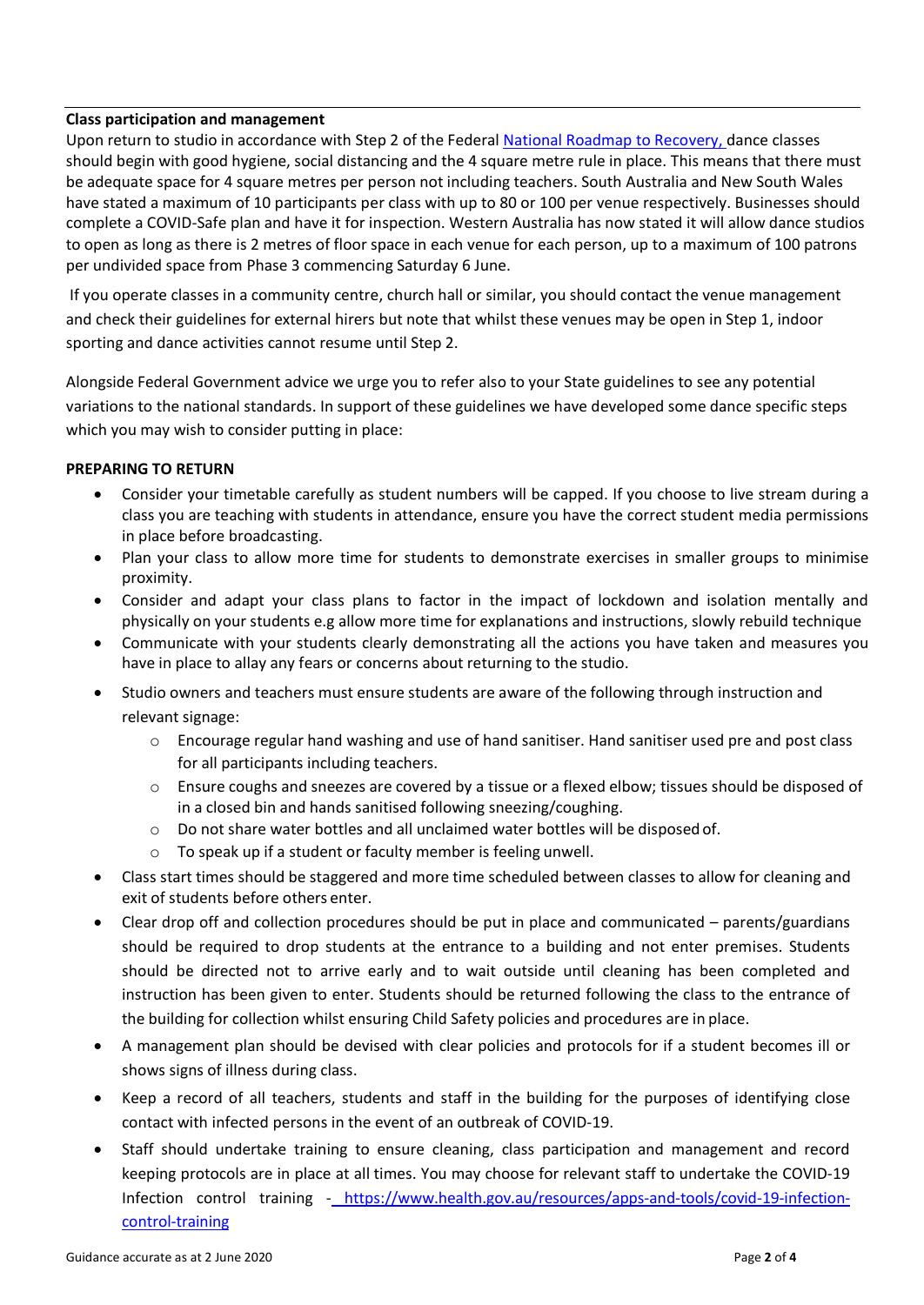- Communal showers and change rooms should be closed but toilets can remain open with social distancing measures in place.
- Students should be advised to bring individual towels and water bottles

# **BEFORE CLASS**

- Dancers should be reminded waiting in the studio or indoor waiting rooms is not permitted
- Baggage and belongings should be kept as separate as possible to avoid contact with others individual lockers are ideal but must also be cleaned between classes
- Dancers should be encouraged to come dressed for class to avoid the need for changing rooms.
- Where class payments are required, only contactless or direct debit payments should be accepted.

# **DURING CLASS**

- Students should stay 1.5 metres apart.
- Barres or the floor should be clearly marked to show appropriate distances. You may like to use tape to assist with this.
- Teachers should maintain a distance of 1.5 metres from students.
- Use of shared props and partner-work/physical contact (unless it is with members of your own household) is not permitted.
- No classes should be observed by an audience.
- If students go to the bathroom during class they should be instructed to sanitise their hands before returning to the studio.

# **AFTER CLASS**

- Studio owners and teachers must ensure the following procedures are adhered to:
	- o Wipe down and disinfect barres between every class
	- o Wipe down and disinfectant door handles, balustrades and other high-touch surfaces on studio premises, including the floor.
	- o Ensure availability of antibacterial hand soap in bathrooms and hand sanitiser in studios and other areas.
	- $\circ$  Ensure studios have appropriate and additional cleaning procedures of the premises in place.
	- o Discard any unclaimed water bottles, hair accessories at the end of each day.
	- $\circ$  Encourage staff to regularly clean their own personal equipment including sunglasses, mobile phones, iPads and computers.
- Students should be returned following the class to the entrance of the building for collection whilst ensuring Child Safety policies and procedures are in place.